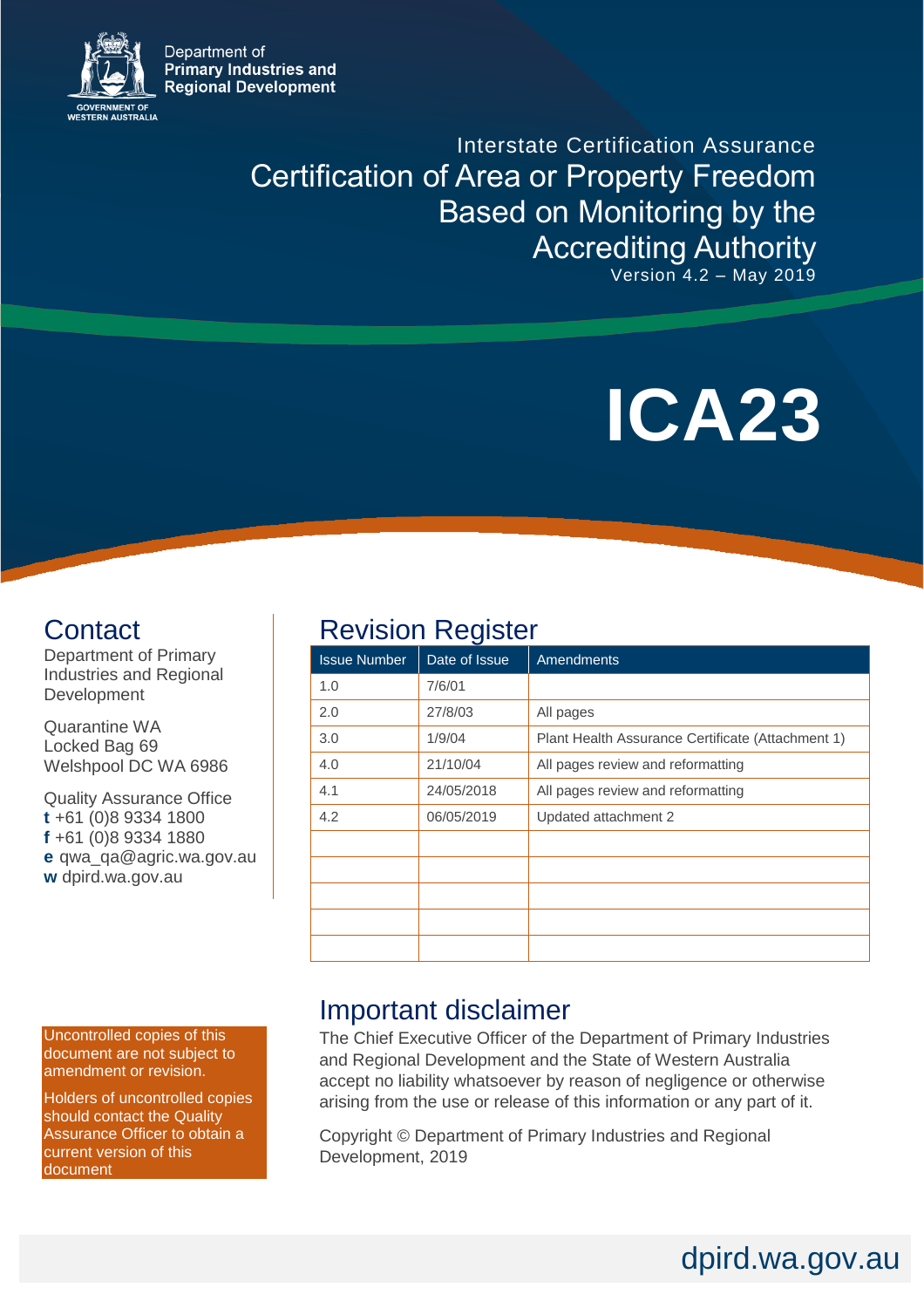# Certification of Area or Property Freedom Based on<br>Monitoring by the Accrediting Authority

# **Contents**

| 1              |       |  |  |
|----------------|-------|--|--|
| 2              |       |  |  |
| 3              |       |  |  |
| 4              |       |  |  |
| 5              |       |  |  |
| 6              |       |  |  |
| $\overline{7}$ |       |  |  |
|                | 7.1   |  |  |
|                | 7.1.1 |  |  |
|                | 7.1.2 |  |  |
|                | 7.1.3 |  |  |
|                | 7.2   |  |  |
|                | 7.2.1 |  |  |
|                | 7.2.2 |  |  |
|                | 7.3   |  |  |
|                | 7.4   |  |  |
|                | 7.4.1 |  |  |
|                | 7.5   |  |  |
|                | 7.6   |  |  |
|                | 7.7   |  |  |
|                | 7.8   |  |  |
|                | 7.8.1 |  |  |
|                | 7.8.2 |  |  |
|                | 7.8.3 |  |  |
|                | 7.8.4 |  |  |
|                | 7.8.5 |  |  |
|                | 7.9   |  |  |
|                | 7.10  |  |  |
| 8              |       |  |  |
|                | 8.1   |  |  |
|                | 8.2   |  |  |
|                | 8.3   |  |  |
| 9              |       |  |  |
|                |       |  |  |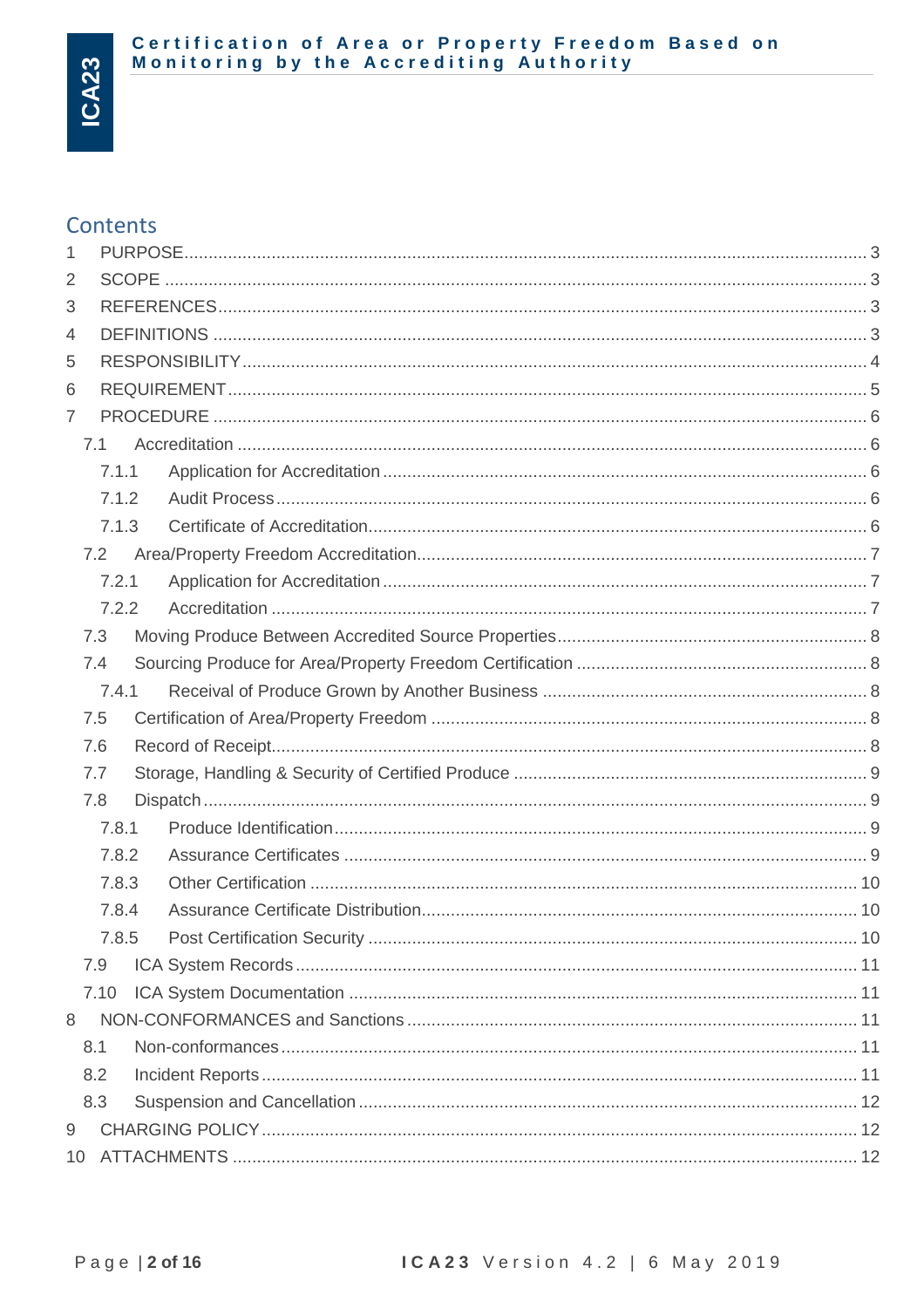# **ICA23**

# <span id="page-2-0"></span>1 PURPOSE

The purpose of this procedure is to describe-

- (a) the principles of operation and standards required; and
- (b) the responsibilities and practices of personnel;

that apply to the certification of produce for area or property freedom based on monitoring by the accrediting authority, for intrastate or interstate movement under an Interstate Certification Assurance (ICA) arrangement.

# <span id="page-2-1"></span>2 SCOPE

This procedure covers all certification of area and property freedom based on monitoring by the Accrediting Authority issued by Businesses operating under an Interstate Certification Assurance arrangement in Western Australia.

Pest: Mediterranean fruit fly (*Ceratitis capitate*) and Queensland fruit fly (*Bactrocera tryioni*)

Product: Mediterranean fly and Queensland fruit fly host produce

Location: All Jurisdictions

This procedure is applicable where any of the requirements specified in 6. Requirement are a specified entry condition of an interstate authority.

Certification of area or property freedom under this Operational Procedure may not fulfil all quarantine entry conditions for all produce to all intrastate and interstate markets.

Some intrastate and interstate markets may require additional quarantine certification for requirements other than area/property freedom.

It is the responsibility of the Business consigning the produce to ensure compliance with all applicable quarantine requirements.

Information on intrastate and interstate quarantine requirements can be obtained from the Western Australian Quarantine Inspection Service.

# <span id="page-2-2"></span>3 REFERENCES

WI-QA015 Plant Health Assurance Certificate Completion

# <span id="page-2-3"></span>4 DEFINITIONS

| accredit                      | means to accredit persons to issue Plant Health Assurance<br>Certificates under the Biosecurity and Agriculture<br>Management Act 2007.                                                 |
|-------------------------------|-----------------------------------------------------------------------------------------------------------------------------------------------------------------------------------------|
| <b>Accrediting Authority</b>  | means the Department of Primary Industries and Regional<br>Development WA                                                                                                               |
| accredited source<br>property | means a source property with current area/property freedom<br>accreditation granted by an Authorised Officer of the<br>Department of Primary Industries and<br>Regional<br>Development. |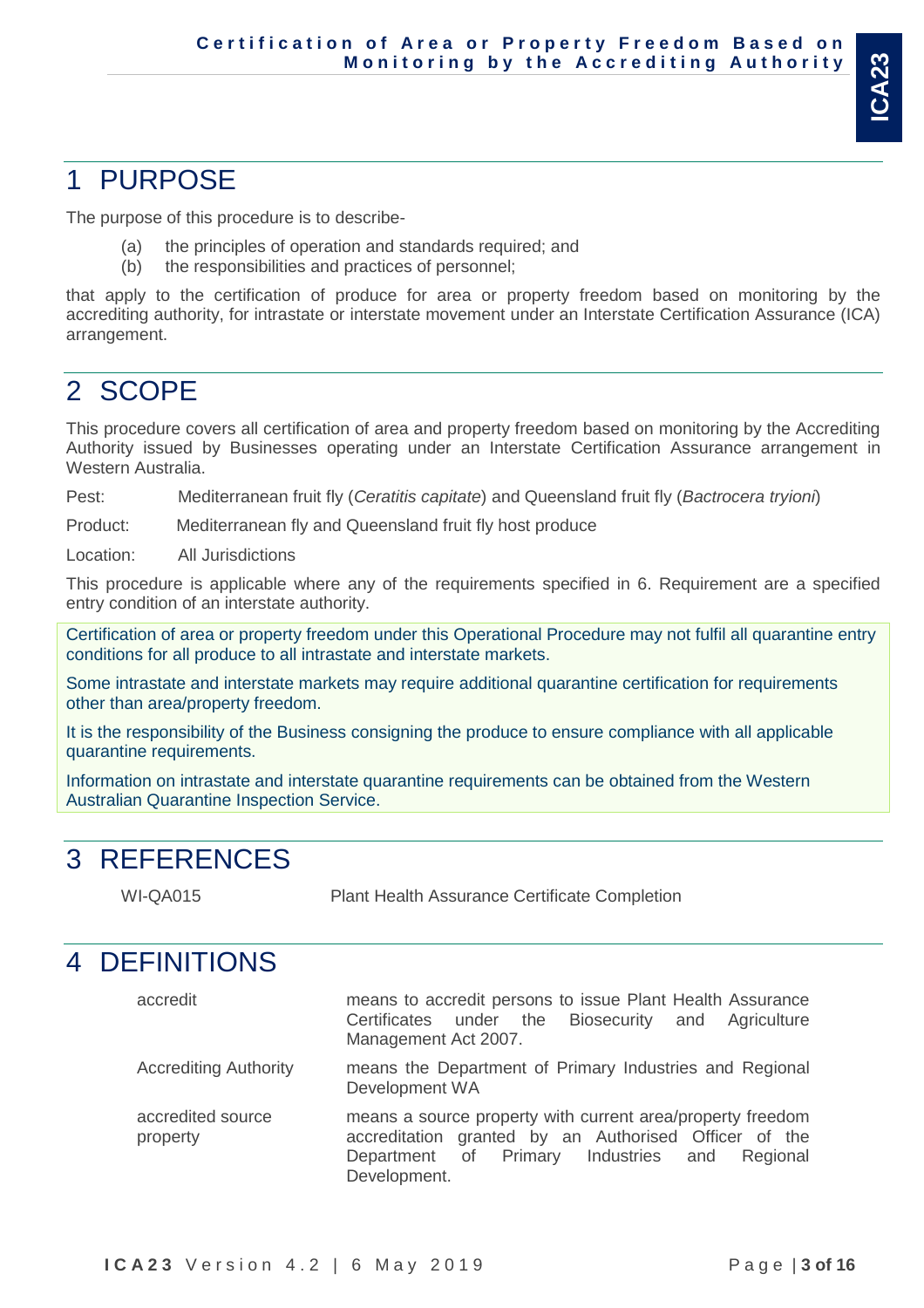| Application for Area or<br><b>Property Freedom</b> | means an application for accreditation of a source property<br>for an Area or Property Freedom quarantine requirement.<br>means a quarantine requirement applying to intra or                                                                                                                                            |  |  |
|----------------------------------------------------|--------------------------------------------------------------------------------------------------------------------------------------------------------------------------------------------------------------------------------------------------------------------------------------------------------------------------|--|--|
| area/property freedom<br>quarantine requirement    | interstate movement that requires produce to be sourced<br>from properties that are in an area which is free or a<br>specified distance from a known outbreak of a specified pest<br>or disease, or sourced from properties that are inspected and<br>found free from a specified pest or disease.                       |  |  |
| <b>Assurance Certificate</b>                       | means a Plant Health Assurance Certificate.                                                                                                                                                                                                                                                                              |  |  |
| <b>Authorised Signatory</b>                        | means an officer of an ICA accredited Business whose name<br>and specimen signature is provided as an<br>Authorised<br>Signatory with the Business's Application for Accreditation.                                                                                                                                      |  |  |
| <b>Business</b>                                    | means the legal entity responsible for the ICA arrangement<br>detailed on the Business's Application for Accreditation.                                                                                                                                                                                                  |  |  |
|                                                    | Accreditation.                                                                                                                                                                                                                                                                                                           |  |  |
| <b>Certification Assurance</b>                     | means a voluntary arrangement between the Department of<br>Primary Industries and Regional Development Western<br>Australia and a Business that demonstrates effective in-<br>house quality management and provides assurance through<br>documented procedures and records that produce meets<br>specified requirements. |  |  |
| certified/certification                            | by a valid Plant<br>Health<br>means covered<br>Assurance<br>Certificate.                                                                                                                                                                                                                                                 |  |  |
| consignment                                        | means a discrete quantity of packages or a bulk load of fruit<br>consigned to one business at one location at one time.                                                                                                                                                                                                  |  |  |
| <b>ICA</b>                                         | means Interstate Certification Assurance                                                                                                                                                                                                                                                                                 |  |  |
| <b>Interstate Certification</b><br>Assurance       | means a system of Certification Assurance developed to<br>meet the requirements of State and Territory governments<br>for the certification of produce for interstate and intrastate<br>quarantine purposes.                                                                                                             |  |  |
| non-conformance                                    | means a nonfulfillment of a specified requirement.                                                                                                                                                                                                                                                                       |  |  |
| package                                            | means the final outer covering in which certified produce is<br>consigned and may include a box, carton, bin, bundle or<br>other packaging unit.                                                                                                                                                                         |  |  |
|                                                    |                                                                                                                                                                                                                                                                                                                          |  |  |

# <span id="page-3-0"></span>5 RESPONSIBILITY

These position titles have been used to reflect the responsibilities of staff under the ICA arrangement. These positions may not be present in all Businesses, or different titles may be used for staff who carry out these responsibilities. In some Businesses one person may carry out the responsibilities of more than one position.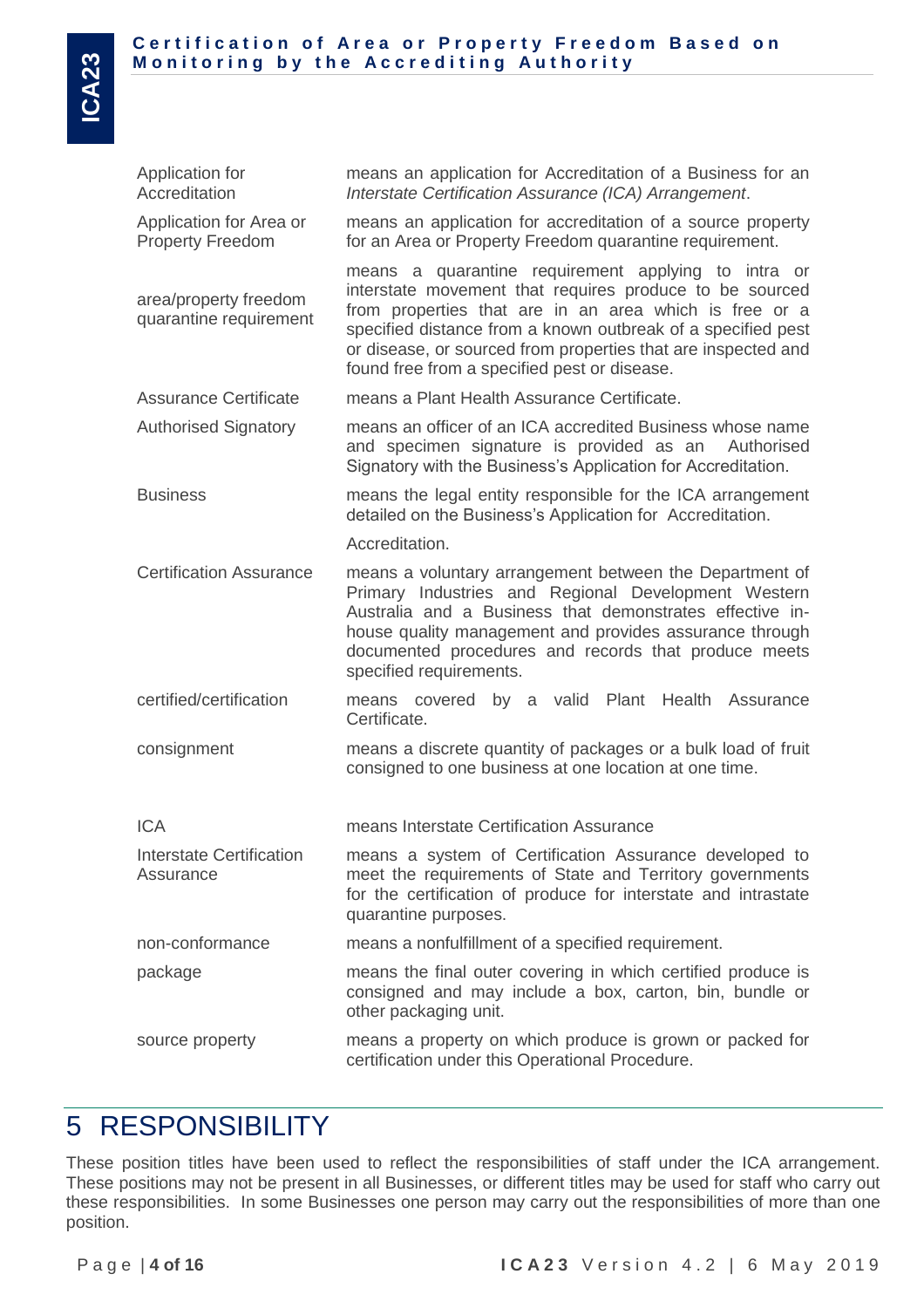The **Certification Controller** is responsible for-

- representing the Business during audits and other matters relevant to ICA accreditation;
- ensuring the Business has current accreditation for an ICA arrangement under this Operational Procedure (refer 7.1);
- training staff in their duties and responsibilities under this Operational Procedure;
- ensuring the Business and its staff comply with their responsibilities and duties under this Operational Procedure;
- ensuring the Business has current area/property freedom accreditation for each property owned or managed by the Business on which certified produce is grown, handled, stored, packed or dispatched for certification under the ICA arrangement (refer 7.2); and
- ensuring all certification of produce under the Business's ICA arrangement is carried out in accordance with this Operational Procedure.

#### The **Product Controller** is responsible for-

- ensuring all produce received for packing and certification under the ICA arrangement is sourced from accredited source properties with current accreditation (refer 7.4);
- maintaining area/property freedom certification records (refer 7.6); and
- ensuring all produce intended for certification under the ICA arrangement is clearly identified and segregated from other produce from non-accredited properties and the identity of the produce and its accredited source property is maintained from receival through to dispatch (refer 7.7).

#### The **Authorised Dispatcher** is responsible for-

- ensuring all packages covered by an Assurance Certificate issued by the Business under this Operational Procedure are identified (refer 7.8.1);
- ensuring certified produce is stored and transported in secure conditions which prevents cross-infestation by uncertified produce (refer 7.8.5); and
- maintaining copies of all Assurance Certificates issued by the Business under the ICA arrangement (refer 7.9).

#### The **Authorised Signatories** are responsible for-

- verifying that all the produce in a consignment has been sourced from accredited source properties with current accreditation for the area/property freedom quarantine requirement being certified (refer 7.5); and
- ensuring, prior to signing and issuing an Assurance Certificate, that produce covered by the certificate has been prepared in accordance with the Business's ICA arrangement, and the details on the certificate are true and correct in every particular (refer 7.8.2).

# <span id="page-4-0"></span>6 REQUIREMENT

Produce certified under this Operational Procedure must be grown and packed on properties with current area and/or property freedom accreditation for the area/property freedom quarantine requirement specified on the assurance certificate.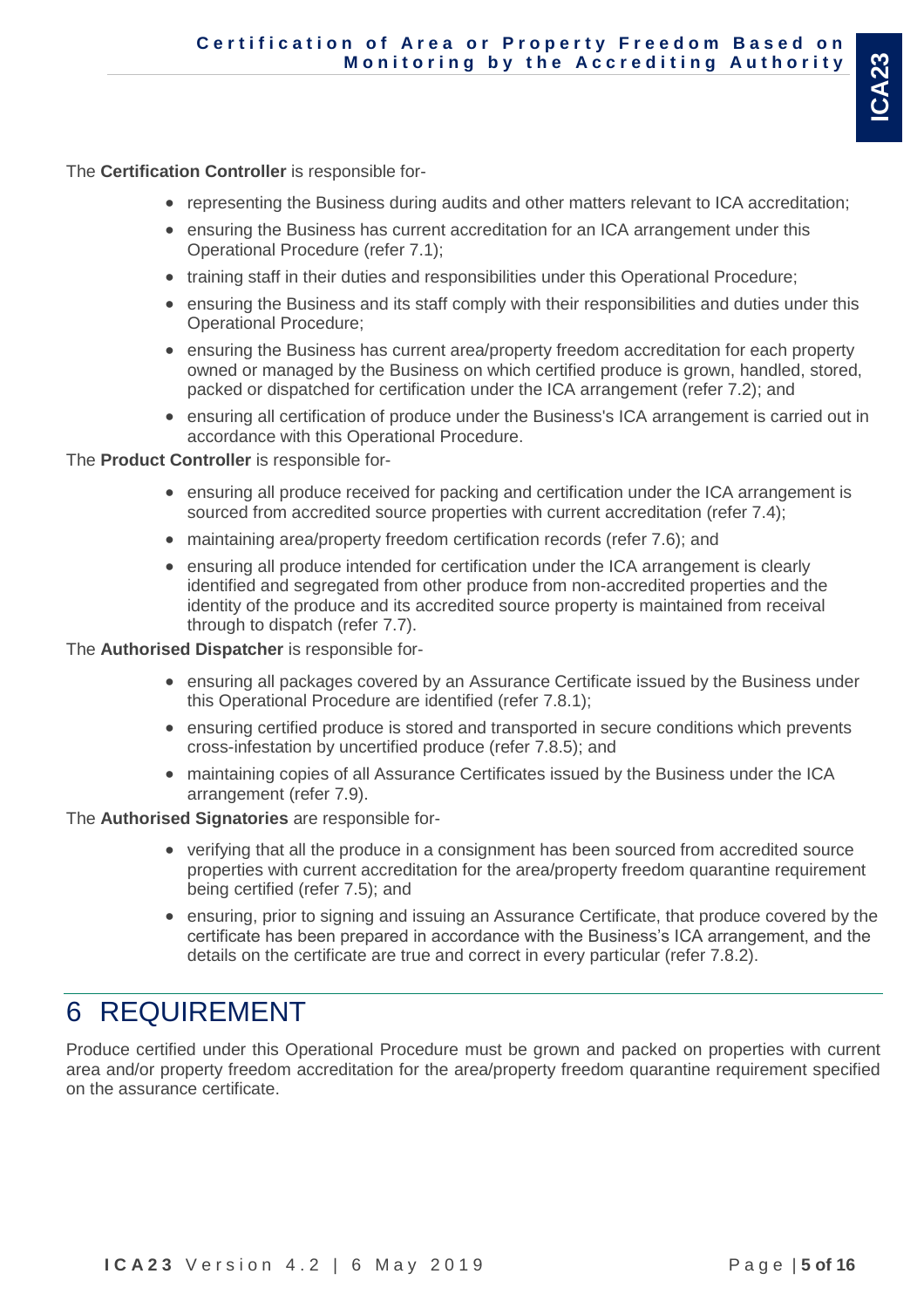# <span id="page-5-0"></span>7 PROCEDURE

## <span id="page-5-1"></span>**7.1 Accreditation**

#### <span id="page-5-2"></span>**7.1.1 Application for Accreditation**

A Business seeking accreditation for an ICA arrangement under this Operational Procedure shall make application for accreditation at least 10 working days prior to the intended date of commencement of certification of produce.

#### <span id="page-5-3"></span>**7.1.2 Audit Process**

#### **Initial Audit**

Prior to accrediting a Business, an Authorised Officer of the Accrediting Authority carries out an initial audit of the Business to verify the ICA system is implemented and capable of operating in accordance with this Operational Procedure, and the system is effective in ensuring compliance with the specified requirements of the ICA arrangement.

On completion of a successful initial audit, applicants will be granted provisional accreditation and provided with a Certificate of Accreditation (refer 7.1.4 Certificate of Accreditation).

#### **Compliance Audits**

Compliance audits are conducted to verify that the ICA system continues to operate in accordance with the requirements of the Operational Procedure.

Compliance audits are, wherever practical, conducted when the ICA system is operating.

Compliance audits will be combined with visits to confirm area/property freedom wherever possible (refer 7.2 Area/Property Freedom Accreditation).

A compliance audit is conducted within four weeks of the initial audit and accreditation of the Business.

On completion of a successful compliance audit, annual accreditation is granted to cover the current season, up to a maximum of twelve months from the date of provisional accreditation, and a new Certificate of Accreditation is issued (refer 7.1.3 Certificate of Accreditation).

A compliance audit is conducted between six and nine months after the date of accreditation for an ICA Arrangement that operates for more than six months of the year.

Random audits are conducted on a selected number of accredited Businesses each year. Random audits may take the form of a full compliance audit, or audits of limited scope to sample certified produce, ICA system records or ICA system documentation.

Unscheduled compliance audits may be conducted at any time to investigate reported or suspected nonconformances.

#### **Re-Accreditation**

Accredited Businesses are required to re-apply for accreditation each year the Business seeks to operate under the ICA arrangement, prior to accreditation lapsing, or if accreditation has lapsed, prior to being accredited to certify produce under the arrangement.

A compliance audit is conducted each year within twelve weeks following re-accreditation of the Business.

#### <span id="page-5-4"></span>**7.1.3 Certificate of Accreditation**

An Accredited Business will receive a Certificate of Accreditation for an Interstate Certification Assurance Arrangement detailing the scope of the arrangement including-

- the facility location;
- the Operational Procedure;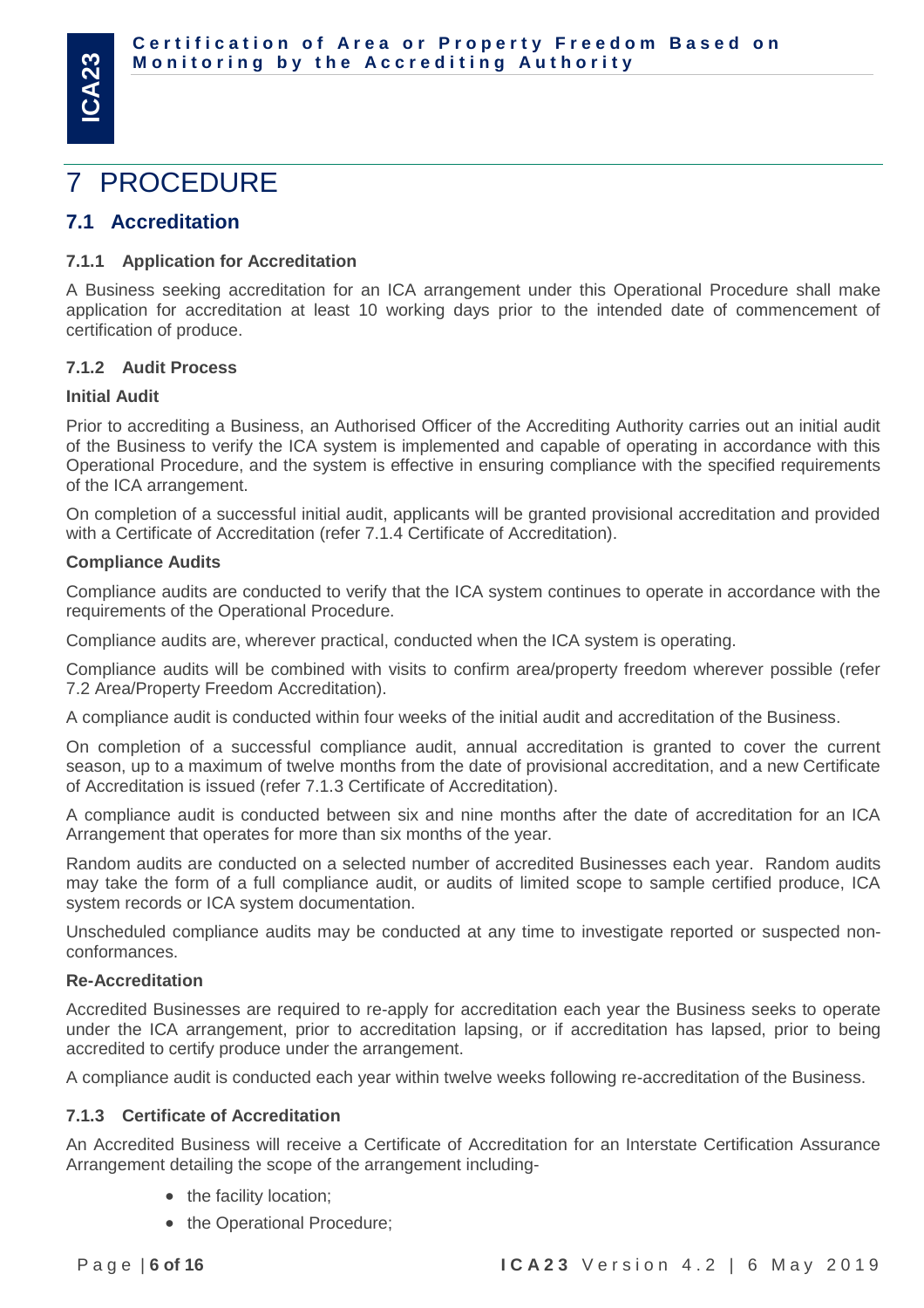- Scope (type of produce)
- the period of accreditation.

The Business must maintain a current Certificate of Accreditation and make this available on request by an Inspector.

A Business may not commence or continue certification of produce under the ICA arrangement unless it is in possession of a valid and current Certificate of Accreditation for the facility, procedure, produce type and certification covered by the Assurance Certificate.

## <span id="page-6-0"></span>**7.2 Area/Property Freedom Accreditation**

All source properties, including properties on which produce is grown, stored, handled, packed, certified and dispatched, must be accredited for the area/property freedom quarantine requirement specified on the assurance certificate issued by a Business accredited under this Operational Procedure.

#### <span id="page-6-1"></span>**7.2.1 Application for Accreditation**

Businesses shall make application for area/property freedom accreditation at least 10 working days prior to the intended date of commencement of supplying produce to accredited businesses for area or property freedom certification under this Operational Procedure. The Business that owns or manages the property must complete the application for area/property freedom (refer Attachment 2).

The application shall specify –

- (c) the name of the legal entity that owns or manages the property;
- (d) the location of the property;
- (e) the real property description of each parcel of land that is part of the property; and
- (f) the area/property freedom quarantine requirements for which area/property freedom is sought.

Businesses seeking to consolidate and certify produce grown on accredited source properties owned or managed by another Business must apply for area/property freedom for the property on which certified produce is stored, handled, packed, certified and dispatched.

## <span id="page-6-2"></span>**7.2.2 Accreditation**

Area/property freedom accreditation may require a property visit by an Authorised Officer of the Department of Primary Industries and Regional Development Western Australia to verify the property's location and its compliance with the applicable area/property freedom quarantine requirement covered by the application.

An Authorised Officer of the Department of Primary Industries and Regional Development Western Australia shall endorse the application for area/property freedom following confirmation of the property's conformance with the applicable area/property freedom quarantine requirement.

Each accredited source property shall be allocated a unique Accredited Property (AP) number. The Accredited Property number shall comprise -

- (a) the Interstate Produce (IP) number of the business that owns or manages the property (eg W9999); and
- (b) a unique property number (eg 01, 02 etc).
- (c) Each type of area/property freedom accreditation shall be allocated a unique area/property freedom code (eg QFF-01 for the requirement "Grown and packed in an area more than 15km from a known outbreak of Queensland fruit fly".

Each area/property freedom accreditation shall be allocated a unique number which combines the Accredited Property number of the property and the applicable area/property freedom code (eg W9999-01- QFF01).

Area/property freedom accreditation shall be granted for 12 months, or until accreditation is suspended or cancelled.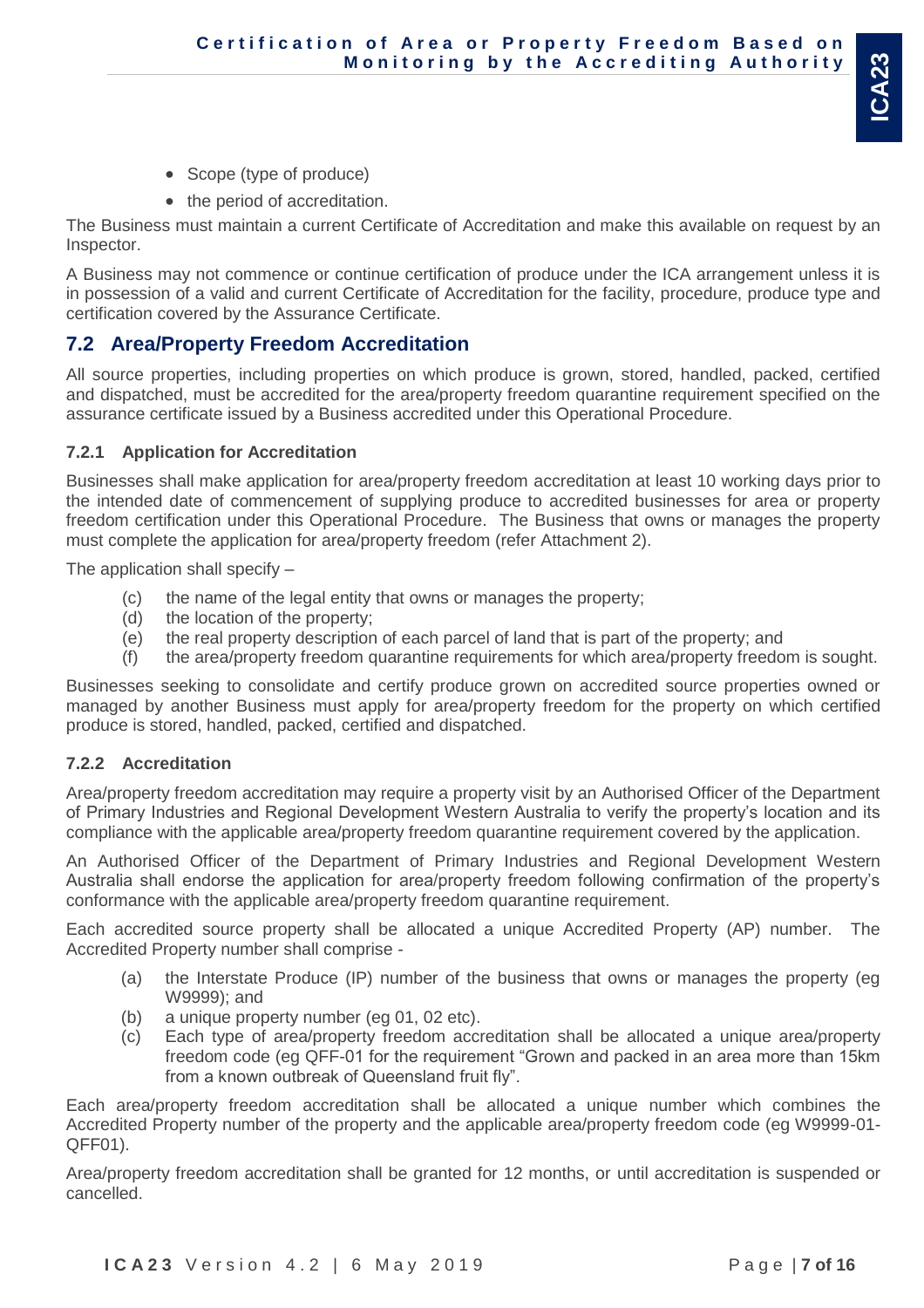## <span id="page-7-0"></span>**7.3 Moving Produce Between Accredited Source Properties**

Produce that is moved between accredited source properties, through an area or another property that is not free of the specified pest for which area/property freedom has been granted, shall be transported under secure conditions which prevents infestation by that pest (refer 7.8.5).

## <span id="page-7-1"></span>**7.4 Sourcing Produce for Area/Property Freedom Certification**

The Product Controller shall ensure that all produce received for certification under this Operational Procedure is from an accredited source property with current area/property freedom accreditation for the quarantine requirement to be certified.

The Product Controller must obtain and file a copy of the Application for Area/Property Freedom prior to the Business sourcing produce for certification under the arrangement. They must check the current status of the property by referring to the period of approval and the quarantine requirement/s covered.

## <span id="page-7-2"></span>**7.4.1 Receival of Produce Grown by Another Business**

A Business that certifies produce from a property owned or managed by another accredited Business shall ensure -

- (a) each delivery of produce supplied for certification under this Operational Procedure is verified for current Area or Property Freedom by checking the Application for Area or Property Freedom of the source property (refer Attachment 2);
- (b) a Record of Receipt is maintained for all receivals of produce (refer Attachment 3);
- (c) where applicable, the produce has been transported under secure conditions; and
- (d) the identification of the produce and any supporting documentation is maintained from receival through to certification and dispatch.

## <span id="page-7-3"></span>**7.5 Certification of Area/Property Freedom**

Prior to certifying area/property freedom under this Operational Procedure, the Authorised Signatory signing the certificate shall verify that all the produce in the consignment has been sourced from accredited source properties with current accreditation for the area/property freedom quarantine requirement being certified.

Verification shall involve sighting the current endorsed application for Area/Property Freedom covering the accredited source property and the area/property freedom quarantine requirement being certified.

Information on the area/property freedom quarantine requirements that apply to consigning produce to a specified market can be obtained from the Quarantine WA.

## <span id="page-7-4"></span>**7.6 Record of Receipt**

The Product Controller must ensure a record is kept of all receivals of produce to be certified for area/property freedom certification using a Record of Receipt (refer Attachment 3) or records which record the same information.

The Business's Record of receipt shall include-

- the Assurance Certificate number;
- the date of receival;
- the produce type and quantity of produce covered by the certificate;
- the accredited source property's Accredited Property (AP) number;
- the area/property freedom code or codes for the area/property freedom quarantine requirement(s) specified on the Assurance Certificate; and
- the name and signature of the Authorised Signatory issuing the Assurance Certificate.

The name and signature of the Authorised Signatory issuing the Assurance Certificate shall be evidence that the necessary verification of area/property freedom specified in 7.5 Certification of Area/Property Freedom has been carried out.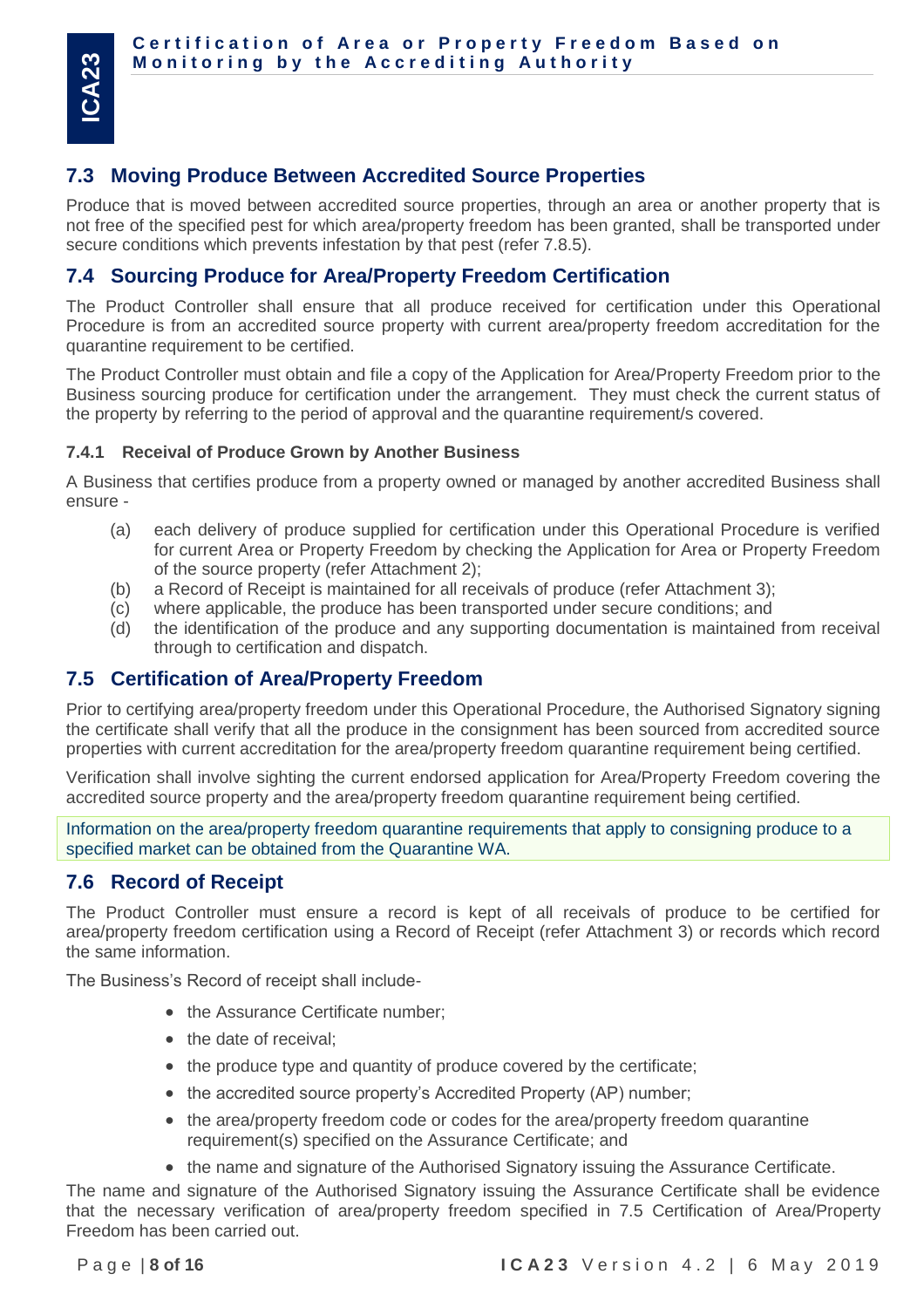An example of a completed Record of Receipt is included as Attachment 4.

# <span id="page-8-0"></span>**7.7 Storage, Handling & Security of Certified Produce**

Produce intended for certification under this Operational Procedure must be handled and stored in conditions which maintains the identification of the produce and its accredited source property and prevents mixing of conforming and nonconforming produce.

## <span id="page-8-1"></span>**7.8 Dispatch**

#### <span id="page-8-2"></span>**7.8.1 Produce Identification**

The Authorised Dispatcher must ensure that each package of certified produce is marked in indelible and legible characters of at least 5mm with -

- the Interstate Produce (IP) number of the accredited Business certifying the produce under this Operational Procedure;
- the words "MEETS ICA-23"; and
- date (or date code) on which the produce was packed;
- prior to the issuance of an Assurance Certificate by the Business under this Operational Procedure.

A package is the final outer covering in which certified produce is consigned and may include a box, carton, bin, bundle or other packaging unit.

Produce that has not been verified as conforming to the area/property freedom requirements specified in this Operational Procedure shall not be marked as stated above.

#### <span id="page-8-3"></span>**7.8.2 Assurance Certificates**

The Authorised Dispatcher shall ensure an Assurance Certificate is completed and signed by an Authorised Signatory of the Business prior to dispatch of the consignment of produce to a market requiring certification for the area/property freedom quarantine requirement covered by the Assurance Certificate.

Assurance Certificates shall be in the form of a *Plant Health Assurance Certificate* (refer Attachment 1). Assurance Certificates shall include-

- (a) in the "Accredited Business that Prepared the Produce" section
	- the name and address of the accredited Business certifying the produce;
- (b) in the "IP No. of Acc. Business" section
	- the IP No. of the accredited Business certifying the produce;
- (c) in the "Grower or Packer" section
	- the name and address of the accredited Business that **owns or manages the accredited source property on which the produce was grown**. Where the produce in the consignment was grown by a number of accredited Businesses, the word "VARIOUS" shall be used;
- (d) in the "Type of Produce" section
	- the type and quantity of produce in the consignment;

NOTE: Where there is insufficient room to list each produce type, the words "See Attachment" are to be used and an Attachment Sheet securely attached to each copy of the assurance certificate.

The Attachment Sheet must include -

- the words "ATTACHMENT SHEET";
- the name and address of the consignor;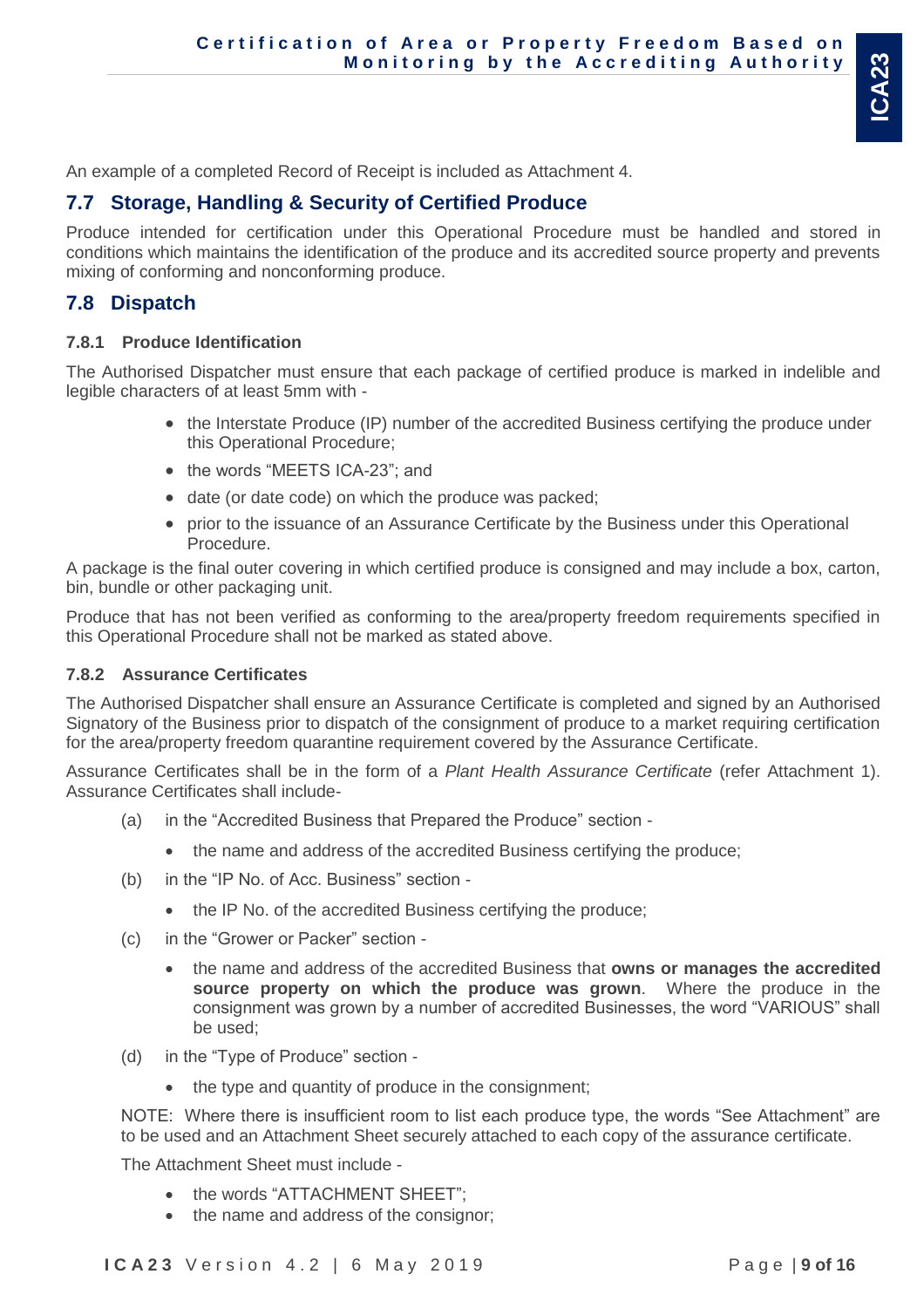- the Assurance Certificate number;
- the number and type of packages in the consignment and the type of produce in the package;
- the signature of the Authorised Signatory that signed the Assurance Certificate and the date.
- (e) in the "Additional Certification" section
	- the applicable area/property freedom code(s) **or** the specified area/property freedom quarantine requirement(s) for the market to which the produce is consigned and for which all the accredited source property/ies are currently accredited.

A completed example is shown as Attachment 1

Individual Assurance Certificates shall be issued to cover each consignment (ie. a discrete quantity of produce to a single consignee at the one time) to avoid splitting of consignments. An Assurance Certificate may be issued to cover a consignment that is made up of produce sourced from a number of accredited source properties provided the certification given is applicable to all the produce in the consignment.

Assurance Certificates shall be completed, issued and distributed in accordance with the Work Instruction *Guidelines for Completion of Plant Health Assurance Certificates* [WI-QA015].

## <span id="page-9-0"></span>**7.8.3 Other Certification**

The Authorised Dispatcher should check whether any other quarantine requirements (eg. a treatment or condition) apply to the produce and market they are consigning the produce to prior to preparing an Assurance Certificate for the consignment.

If any other plant health certification is required and can be certified under another ICA arrangement operated by the certifying Business, then this may be included on the Assurance Certificate.

Alternatively, Department of Primary Industries and Regional Development Western Australia should be contacted to gain any other certification required.

#### <span id="page-9-1"></span>**7.8.4 Assurance Certificate Distribution**

The **original** (yellow copy) must accompany the consignment.

The **duplicate** (white copy) must be retained by the accredited Business.

#### <span id="page-9-2"></span>**7.8.5 Post Certification Security**

Certified produce must be transported under secure conditions which prevents cross-infestation by uncertified produce.

Produce that has been certified as grown and packed in area free of fruit fly that is being transported through outbreak areas or areas that are not declared free from fruit fly, must be transported under secure conditions.

Secure conditions **for fruit fly** include -

- unvented packages;
- vented packages with the vents secured with gauze/mesh with a maximum aperture of 1.6 mm;
- fully enclosed under tarpaulins, hessian, shade cloth, mesh or other covering which provides a maximum aperture of 1.6 mm;
- shrinkwrapped and sealed as a palletised unit; and
- fully enclosed or screened buildings, coldrooms, vehicles or other facilities free from gaps or other entry points greater than 1.6 mm.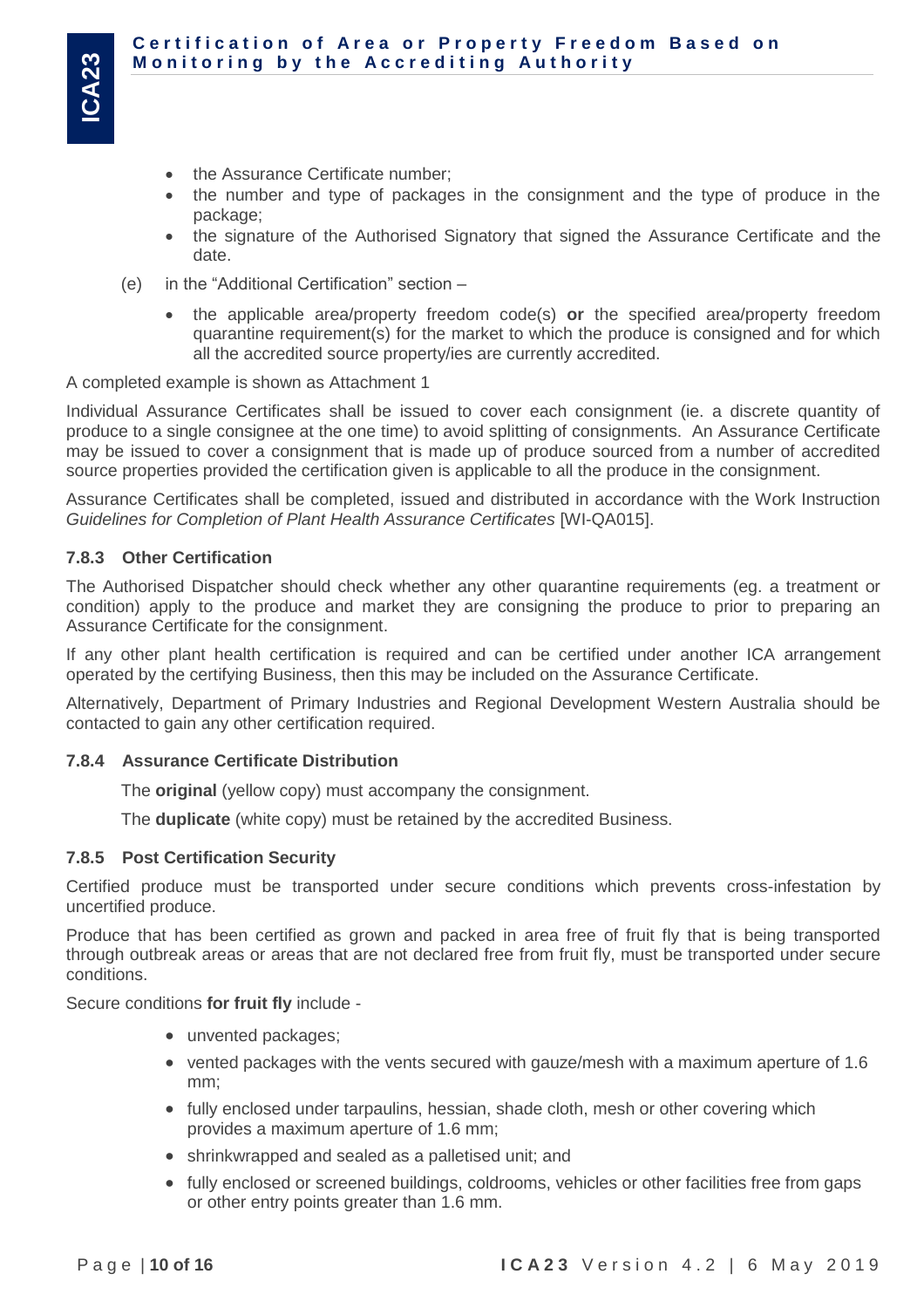Fruit consigned to Tasmania must be transported in full container lots sealed prior to transport, or as lesser container lots in accordance with the requirements of (a), (b) or (d) above.

Where consignments are transported to Tasmania as full container lots, the seal number must be included in the Brand Name or Identifying Marks section of the Assurance Certificate covering the consignment (refer Attachment 1).

Where consignments are transported in vented packages that are sealed as a palletised unit in accordance with (d) above, the Business must secure the top layer of the pallet by applying a row of tape over the shrinkwrap and have applied to the tape in waterproof ink the signature of an Authorised Signatory, the number of the Plant Health Assurance Certificate covering the consignment and the date.

## <span id="page-10-0"></span>**7.9 ICA System Records**

The Business shall maintain the following records-

- (a) copies of all *Applications for Area or Property Freedom* for source properties (refer 7.4);
- (b) the Record of Receipt (refer 7.6); and
- (c) the duplicate copy of each *Plant Health Assurance Certificate* issued by the Business (refer 7.4).

ICA system records shall be retained for a period of at least 12 months from completion, or until the next compliance audit of the ICA arrangement, whichever is the later.

Accredited Businesses must hold a minimum of 12 months ICA system records at the time of any compliance audit. If the compliance audit is conducted more than 12 months from the last compliance audit, the business must maintain all records completed since the previous compliance audit.

ICA system records shall be made available when requested by an Authorised Officer.

## <span id="page-10-1"></span>**7.10 ICA System Documentation**

The Business shall maintain the following documentation;

- (a) a copy of the Business's current Application for;
- (b) a current copy of this Operational Procedure; and
- (c) a current Certificate of Accreditation for an Interstate Certification Assurance (ICA) Arrangement.

ICA system documentation shall be made available on request by an Authorised Officer.

# <span id="page-10-2"></span>8 NON-CONFORMANCES AND SANCTIONS

## <span id="page-10-3"></span>**8.1 Non-conformances**

Audits are regularly undertaken to evaluate the effectiveness of implementation of ICA requirements. If, in the opinion of the auditor, there is evidence indicating that there has been a failure to meet one or more accreditation requirements, the auditor may raise a Non-conformance Report (NCR). Actions required to address the non-conformance must be discussed and recorded on the NCR.

If the integrity of the accreditation has been significantly compromised, the non-conformance may provide grounds for the suspension or cancellation of the accreditation.

## <span id="page-10-4"></span>**8.2 Incident Reports**

Incident Reports may be raised to report the detection of a non-conformance in produce certified under this ICA arrangement. An investigation into the incident must be conducted and findings reported back to the originator.

If the integrity of the accreditation has been significantly compromised, the incident may provide grounds for the suspension or cancellation of the accreditation.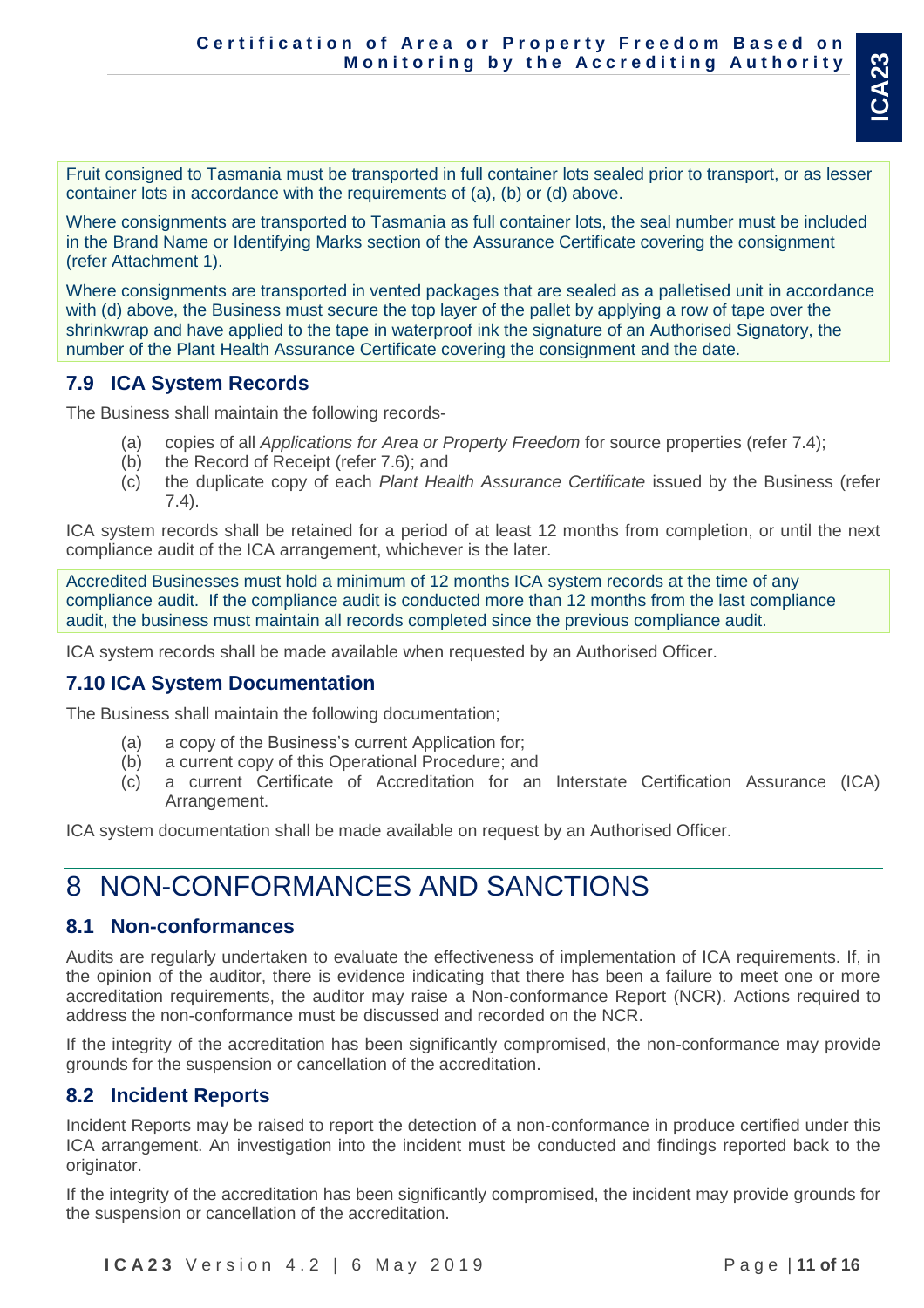## <span id="page-11-0"></span>**8.3 Suspension and Cancellation**

DPIRD may suspend or cancel an accreditation when an accredited business is found, for example, to have:

- obtained accreditation through the provision of false or misleading information;
- not paid fees owing to the DPIRD;
- contravened an accreditation requirement that compromises the integrity of the arrangement; and/or
- not rectified a non-conformance.

Any action taken by DPIRD to suspend or cancel an accreditation must be provided in writing to the business. This must also provide guidance on the lodgement of a written appeal requesting that the decision be reviewed.

# <span id="page-11-1"></span>9 CHARGING POLICY

The Business will be charged for all audit and investigation activities on a time basis at current rates prescribed by the DPIRD.

# <span id="page-11-2"></span>10ATTACHMENTS

| Attachment 1 | <b>Plant Health Assurance Certificate</b> | Completed<br>Example |
|--------------|-------------------------------------------|----------------------|
| Attachment 2 | Application for Area or Property Freedom  | <b>Blank</b>         |
| Attachment 3 | <b>Record of Receipt</b>                  | <b>Blank</b>         |
| Attachment 4 | <b>Record of Receipt</b>                  | Completed<br>Example |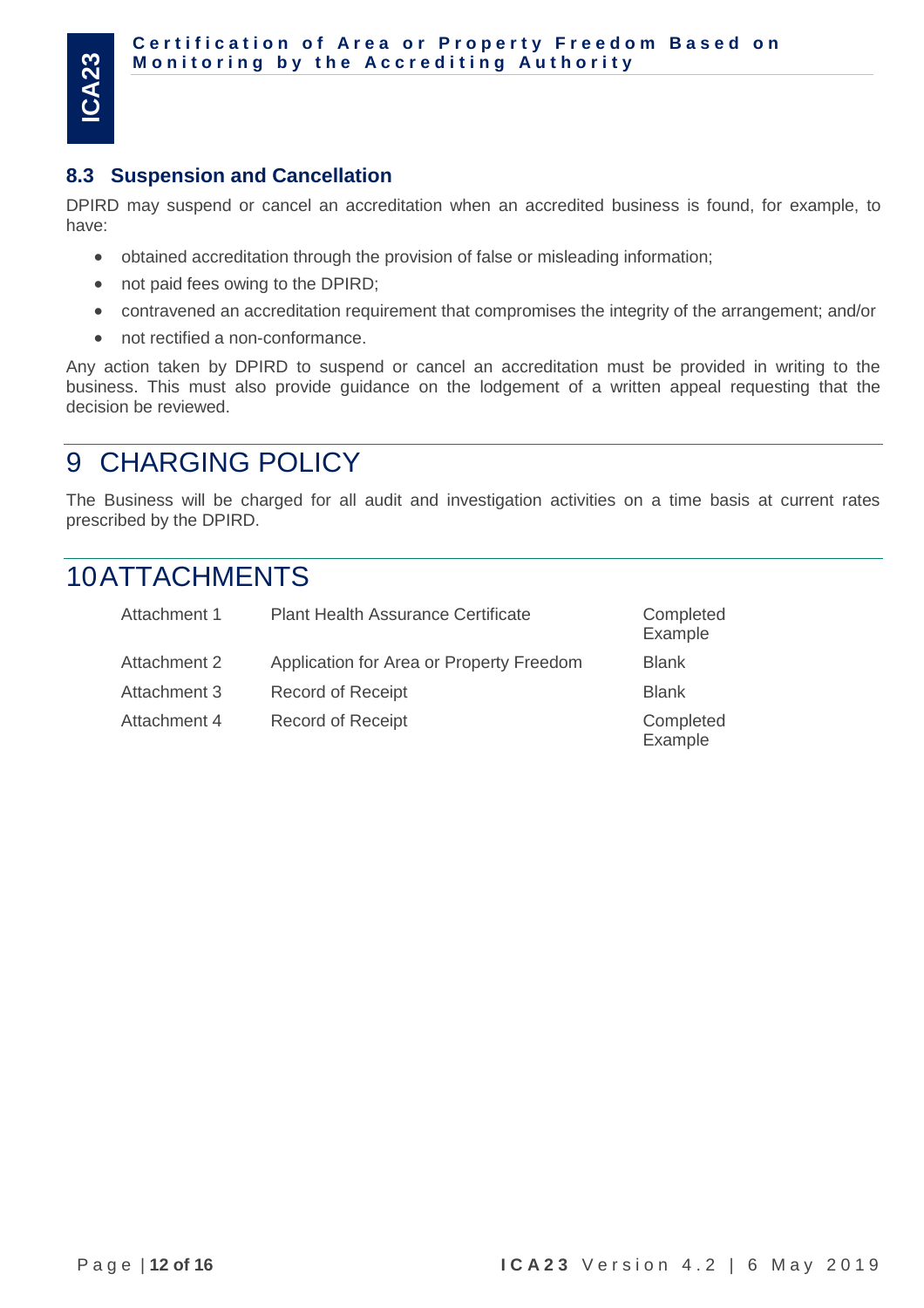

Department of **Primary Industries and Regional Development** 

ORIGINAL (Yellow) - Consignment Copy DUPLICATE (Blue) - Quarantine WA Copy TRIPLICATE (White) - Business (Book) Copy

| Certificate Number:                                            |  |  |                                | <b>XXXXX</b> |
|----------------------------------------------------------------|--|--|--------------------------------|--------------|
|                                                                |  |  | Business Specific Information* |              |
| Dispatch Date:                                                 |  |  | Ref No:                        |              |
| Arrival Date:                                                  |  |  | PO No:                         |              |
| * These items display business specific information entered at |  |  |                                |              |

the discretion of the consignor. They do not represent any part of the certifying conditions of the produce.

## **Plant Health Assurance Certificate**

Biosecurity and Agriculture Management (Quality Assurance and Accreditation) Regulations 2013 All accreditation details must be completed. Please print clearly and initial any alterations **Certification Details** 

| <b>Consignment Details</b> |  |
|----------------------------|--|
|----------------------------|--|

| Consignor |                           |
|-----------|---------------------------|
|           | Name <b>ABC</b> Pro Ltd   |
|           | Address <b>BIOCK Road</b> |
|           | Perth WA 6000             |
| Consignee |                           |
|           | Name Citrus Growers       |

Name Address

Address Somewhere Road

Somewhere SA

**Re-consigned To** 

(Splitting consignments or re-consigning whole consignments).

| <b>IP Number</b>                                     | <b>Facility Number</b> | Procedure |  |  |  |
|------------------------------------------------------|------------------------|-----------|--|--|--|
| w 9999                                               | 01                     | $ICA-23$  |  |  |  |
| <b>Accredited Business That Prepared The Produce</b> |                        |           |  |  |  |
| Name <b>ABC</b> Pro Ltd                              |                        |           |  |  |  |
| Address <b>BIOCK Road</b>                            |                        |           |  |  |  |
|                                                      | Perth WA 6000          |           |  |  |  |
|                                                      |                        |           |  |  |  |

**Grower or Packer** 

**ABC Pty Ltd** Name

Address **BloCk Road** 

**Other Facilities Supplying Produce** 

Perth WA 6000

 $\overline{+}$ 

| Number<br>οf<br>Packages | <b>Brand Name or identifying marks</b><br>Type of<br>Type of<br>(As marked on packages)<br>Packages (e.g.<br>Produce<br>trays, cartons) |                | Date Code<br>(As marked on<br>packages) | <b>Authorisation for Split</b><br>Consignment |                              |
|--------------------------|-----------------------------------------------------------------------------------------------------------------------------------------|----------------|-----------------------------------------|-----------------------------------------------|------------------------------|
| 144                      | Cartons                                                                                                                                 | <b>Oranges</b> | <b>ABC Citrus</b>                       | <b>19/10/11</b>                               |                              |
|                          |                                                                                                                                         |                |                                         |                                               | Affix Authorisation Stamp to |
|                          |                                                                                                                                         |                |                                         |                                               | Split / Re-consignee here    |
|                          |                                                                                                                                         |                |                                         |                                               |                              |

**Treatment Details** 

| Treatment                               | <b>Chemical (Active Ingredient)</b> | <b>Treatment Date</b> | <b>Concentration / Duration and Temperature</b> |  |  |
|-----------------------------------------|-------------------------------------|-----------------------|-------------------------------------------------|--|--|
|                                         |                                     |                       |                                                 |  |  |
|                                         |                                     |                       |                                                 |  |  |
|                                         |                                     |                       |                                                 |  |  |
|                                         |                                     |                       |                                                 |  |  |
| <b>Additional Certification / Codes</b> |                                     |                       |                                                 |  |  |

#### **Declaration**

I, an authorised Signatory of the accredited business that prepared the plants or plant produce described above, hereby declare that the plants or<br>plant produce have been prepared in the business's approved facilities in a

| Authorised Signatory's Name presse Prints | Jate |
|-------------------------------------------|------|
| . Joe Rioger                              |      |

'n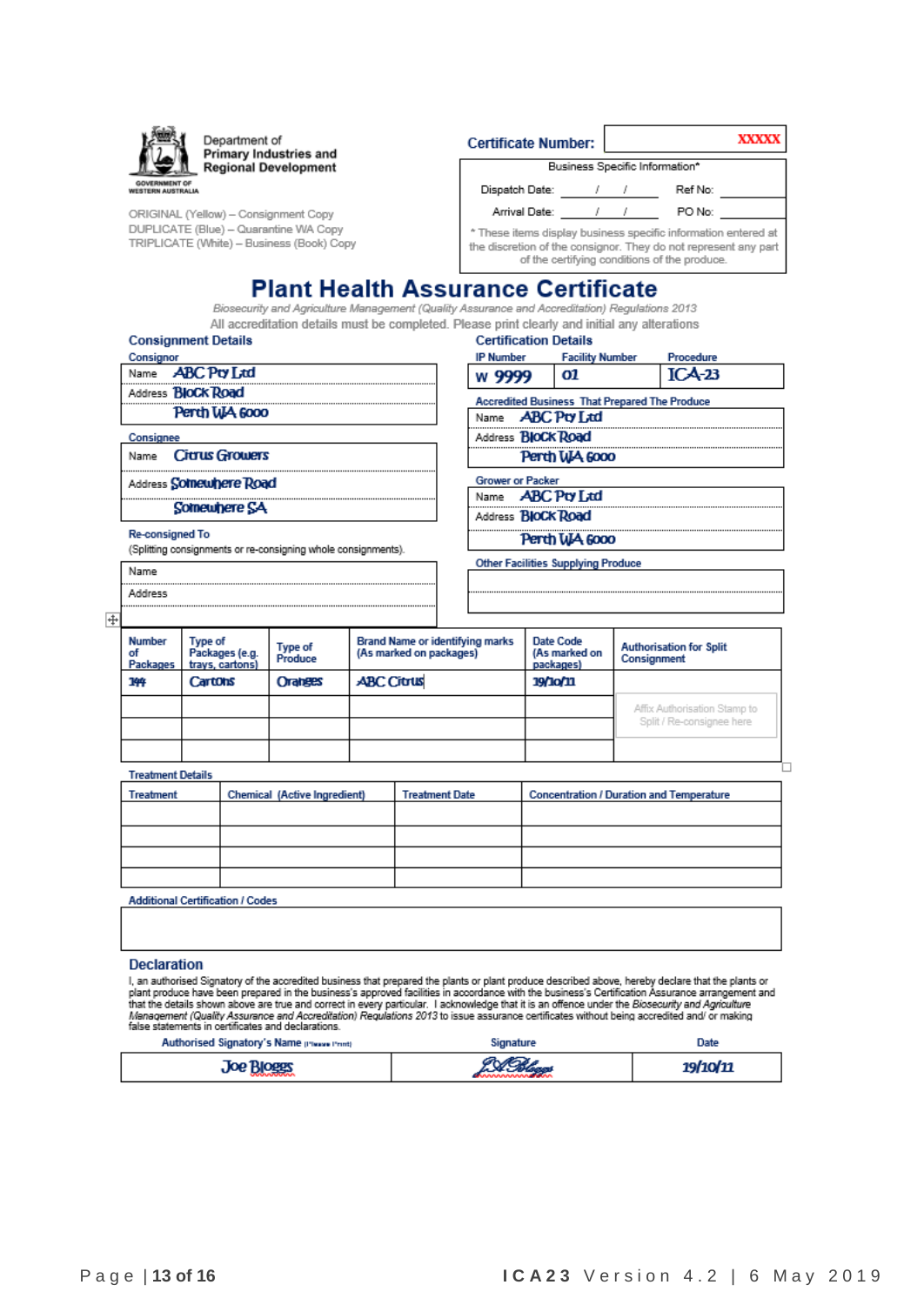

Biosecurity and Agriculture Management (Quality Assurance and Accreditation) Regulations 2013

| <b>Property Details</b>                            |          |          |                                                                                     |                                    |                                                           |                        |                      |          |          |  |
|----------------------------------------------------|----------|----------|-------------------------------------------------------------------------------------|------------------------------------|-----------------------------------------------------------|------------------------|----------------------|----------|----------|--|
| Name of Property<br>Owner/Manager                  |          |          |                                                                                     |                                    |                                                           |                        |                      |          |          |  |
| <b>Postal Address</b>                              |          |          |                                                                                     |                                    |                                                           | <b>State</b>           |                      | Postcode |          |  |
| <b>Phone Number</b>                                |          |          |                                                                                     |                                    |                                                           |                        | <b>Mobile Number</b> |          |          |  |
| <b>Email Address</b>                               |          |          |                                                                                     |                                    |                                                           |                        |                      |          |          |  |
| Has the business been accredited previously in WA? |          |          |                                                                                     | <b>Yes</b><br><b>No</b><br>IP No W |                                                           |                        |                      |          |          |  |
| <b>Source Property Details</b>                     |          |          |                                                                                     |                                    |                                                           |                        |                      |          |          |  |
| <b>Street Address</b>                              |          |          |                                                                                     |                                    |                                                           | <b>State</b>           |                      |          | Postcode |  |
| <b>Phone Number</b>                                |          |          | <b>Facsimile Number</b>                                                             |                                    |                                                           |                        | <b>Mobile Number</b> |          |          |  |
| <b>Email Address</b>                               |          |          |                                                                                     |                                    |                                                           |                        |                      |          |          |  |
| <b>Real Property Description</b>                   |          |          |                                                                                     |                                    |                                                           |                        |                      |          |          |  |
|                                                    |          |          |                                                                                     |                                    | Available from Rates Notice or Local Government Authority |                        |                      |          |          |  |
| <b>Declaration</b>                                 |          |          |                                                                                     |                                    |                                                           |                        |                      |          |          |  |
| Before signing this application, please            |          |          |                                                                                     |                                    |                                                           |                        |                      |          |          |  |
| ensure that all sections are completed             |          | correct. | declare, as the property owner/manager that the property details above are true and |                                    |                                                           |                        |                      |          |          |  |
|                                                    | Position |          |                                                                                     |                                    |                                                           | Date                   |                      |          |          |  |
| Signature                                          |          |          |                                                                                     |                                    |                                                           | Print document to sign |                      |          |          |  |

| QWA QA Officers Use  |  |                                                                                  |  |  |
|----------------------|--|----------------------------------------------------------------------------------|--|--|
| Approval From (date) |  | Approval To (date)                                                               |  |  |
| IP No W              |  | <b>Facility No</b>                                                               |  |  |
| MFF01                |  | Grown on a property more than 7.5km from an outbreak of Mediterranean Fruit Fly  |  |  |
| QFF01                |  | Grown on a property more than 15km from a known outbreak of Queensland Fruit Fly |  |  |
| QFF02                |  | Grown on a property more than 80km from a known outbreak of Queensland Fruit Fly |  |  |

| Details of Departmental Officer with who endorsed the Pest Status of Property. |      |                  |                   |  |  |  |  |  |  |  |  |
|--------------------------------------------------------------------------------|------|------------------|-------------------|--|--|--|--|--|--|--|--|
|                                                                                | Name |                  | Signature<br>Date |  |  |  |  |  |  |  |  |
|                                                                                |      | Notes / Comments |                   |  |  |  |  |  |  |  |  |

Page 1 of 1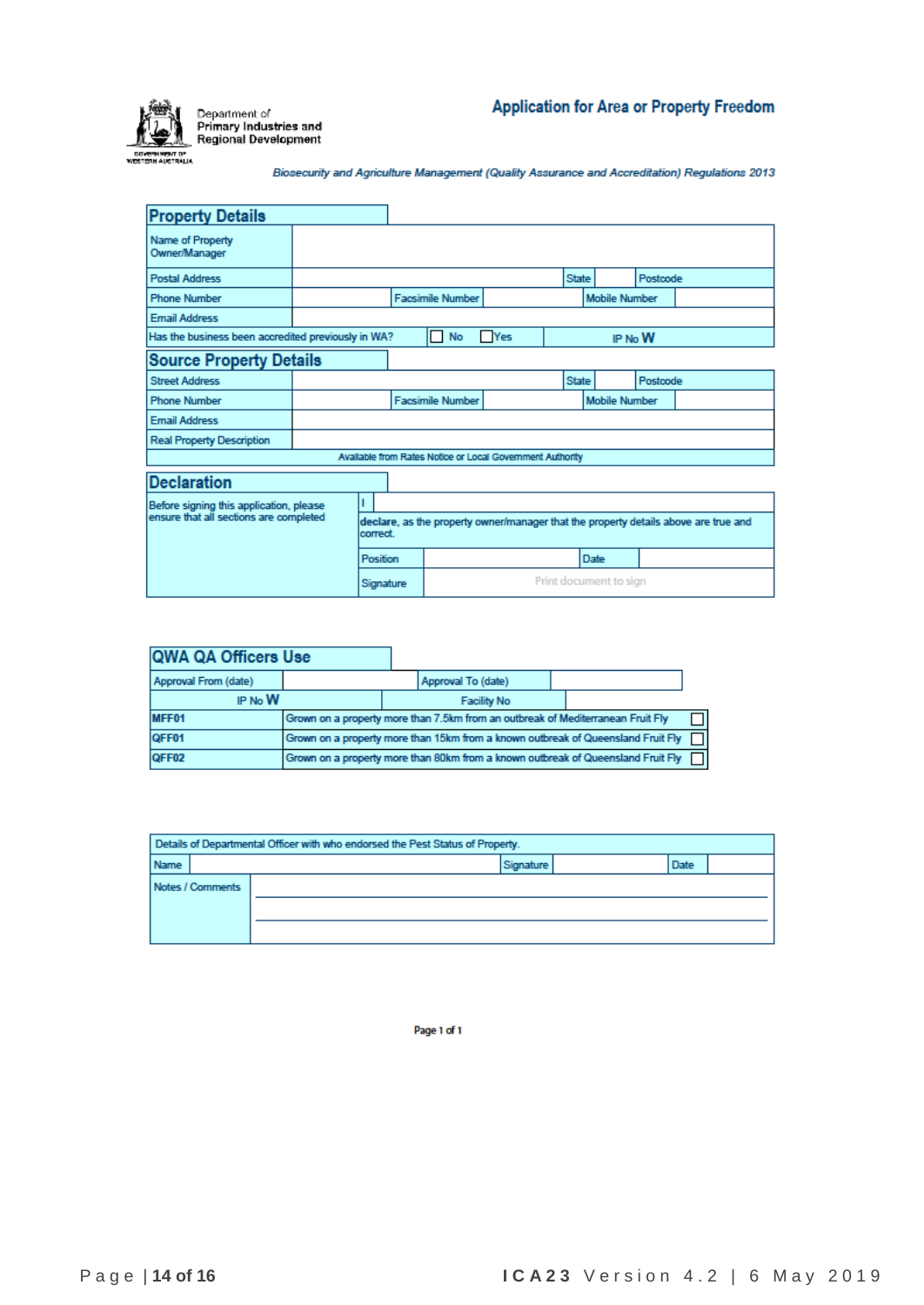| <b>Business Name:</b>    |                    |                     |          |                   |                                | <b>Interstate Produce (IP) No.W</b> |                                             |  |                                        |  | <b>Record No.:</b> |  |  |
|--------------------------|--------------------|---------------------|----------|-------------------|--------------------------------|-------------------------------------|---------------------------------------------|--|----------------------------------------|--|--------------------|--|--|
| <b>PHAC</b><br>Number(s) | Date of<br>Receipt | <b>Produce Type</b> | Quantity | <b>Accredited</b> | <b>Property (AP)</b><br>Number | Area/Property<br>Freedom Code(s)    | <b>Name of Product</b><br><b>Controller</b> |  | <b>Signature of Product Controller</b> |  |                    |  |  |
|                          |                    |                     |          |                   |                                |                                     |                                             |  |                                        |  |                    |  |  |
|                          |                    |                     |          |                   |                                |                                     |                                             |  |                                        |  |                    |  |  |
|                          |                    |                     |          |                   |                                |                                     |                                             |  |                                        |  |                    |  |  |
|                          |                    |                     |          |                   |                                |                                     |                                             |  |                                        |  |                    |  |  |
|                          |                    |                     |          |                   |                                |                                     |                                             |  |                                        |  |                    |  |  |
|                          |                    |                     |          |                   |                                |                                     |                                             |  |                                        |  |                    |  |  |
|                          |                    |                     |          |                   |                                |                                     |                                             |  |                                        |  |                    |  |  |
|                          |                    |                     |          |                   |                                |                                     |                                             |  |                                        |  |                    |  |  |
|                          |                    |                     |          |                   |                                |                                     |                                             |  |                                        |  |                    |  |  |
|                          |                    |                     |          |                   |                                |                                     |                                             |  |                                        |  |                    |  |  |
|                          |                    |                     |          |                   |                                |                                     |                                             |  |                                        |  |                    |  |  |
|                          |                    |                     |          |                   |                                |                                     |                                             |  |                                        |  |                    |  |  |